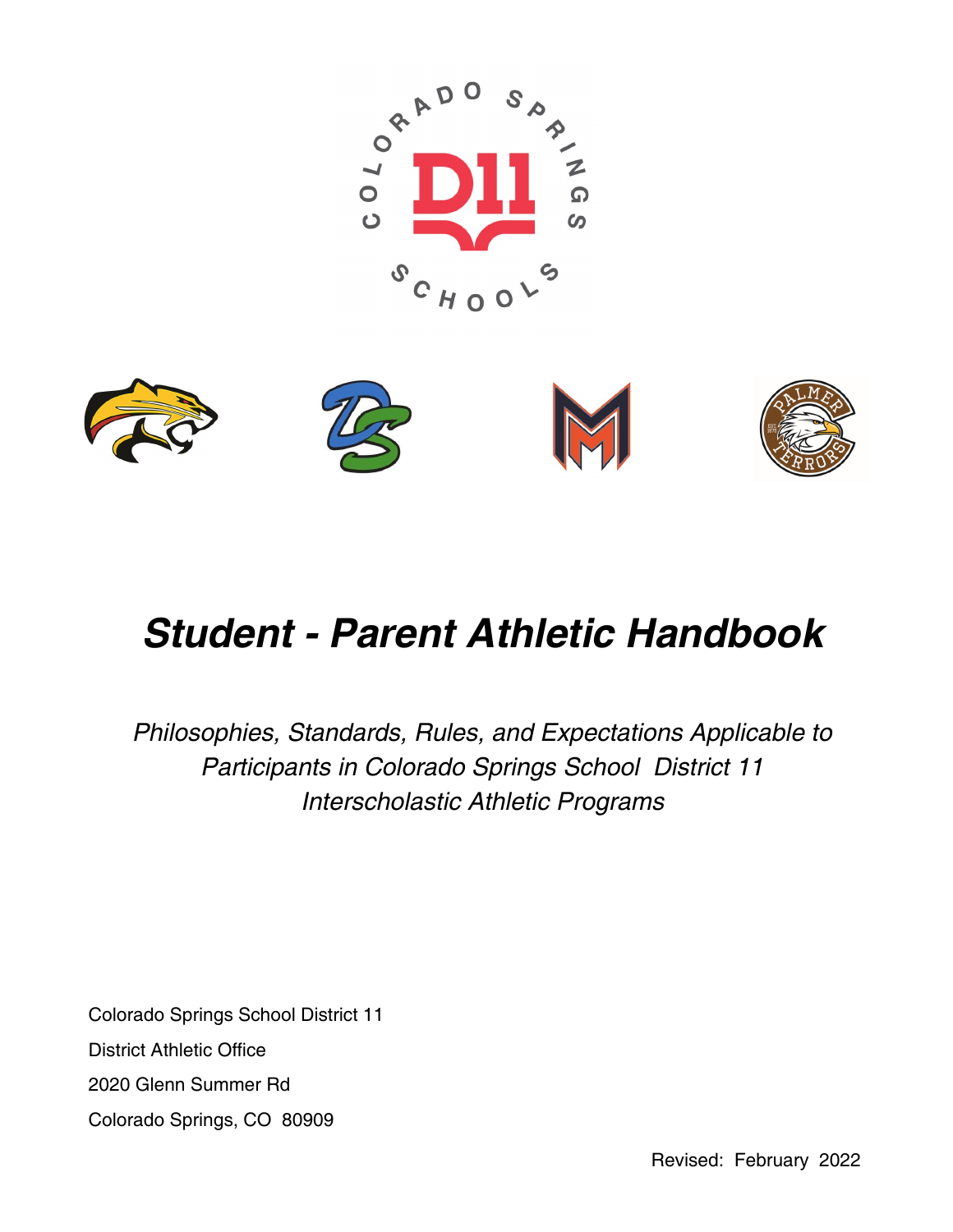### **PURPOSE**

The purpose of this handbook is to acquaint athletes and parents/guardians of athletes to the athletic rules, regulations, and expectations of your sons and daughters so that you can better assist us in making them as successful as possible while participating in District #11 athletic programs.

# **Statement of Code of Ethics Colorado High School Activities Association Supported by Colorado Springs School District 11**

In order to be of maximum effectiveness in serving and fostering the education of the students so entrusted to us and in promoting and supplementing the regular curriculum, it is the duty of all concerned with our secondary athletic and activities programs to. . .

- 1. Cultivate an awareness that participation in athletics and activities is part of the total educational process and as such, the coach/advisor should neither seek nor expect academic privileges for the participants.
- 2. Emphasize the proper ideals of sportsmanship, ethical conduct and fair play as they relate to the lifetime impact on the participants.
- 3. Develop a working awareness and understanding of all rules and guidelines governing competition, both in letter and intent.
- 4. Recognize that the purpose of athletics and activities is to promote the physical, mental, moral, social and emotional well-being of the individual participants.
- 5. Avoid any practice or technique which would endanger the present or future welfare or safety of any participant.
- 6. Adhere to policies which do not force or encourage students to specialize or restrict them from participation in a variety of activities.
- 7. Refuse to disparage an opponent, an official, an administrator or spectator in any aspect of the activity.
- 8. Strongly encourage the development of proper health habits: the non-use of chemicals, including alcohol, steroids, tobacco in any form and other mood-altering substances.
- 9. Exemplify proper self-control at all times, accepting adverse decisions without public display of emotion or dissatisfaction with the officials or judges.
- 10.Encourage all to judge the true success of the athletic and activities programs on the basis of the attitude of the participants and spectators, rather than on the basis of a win or loss.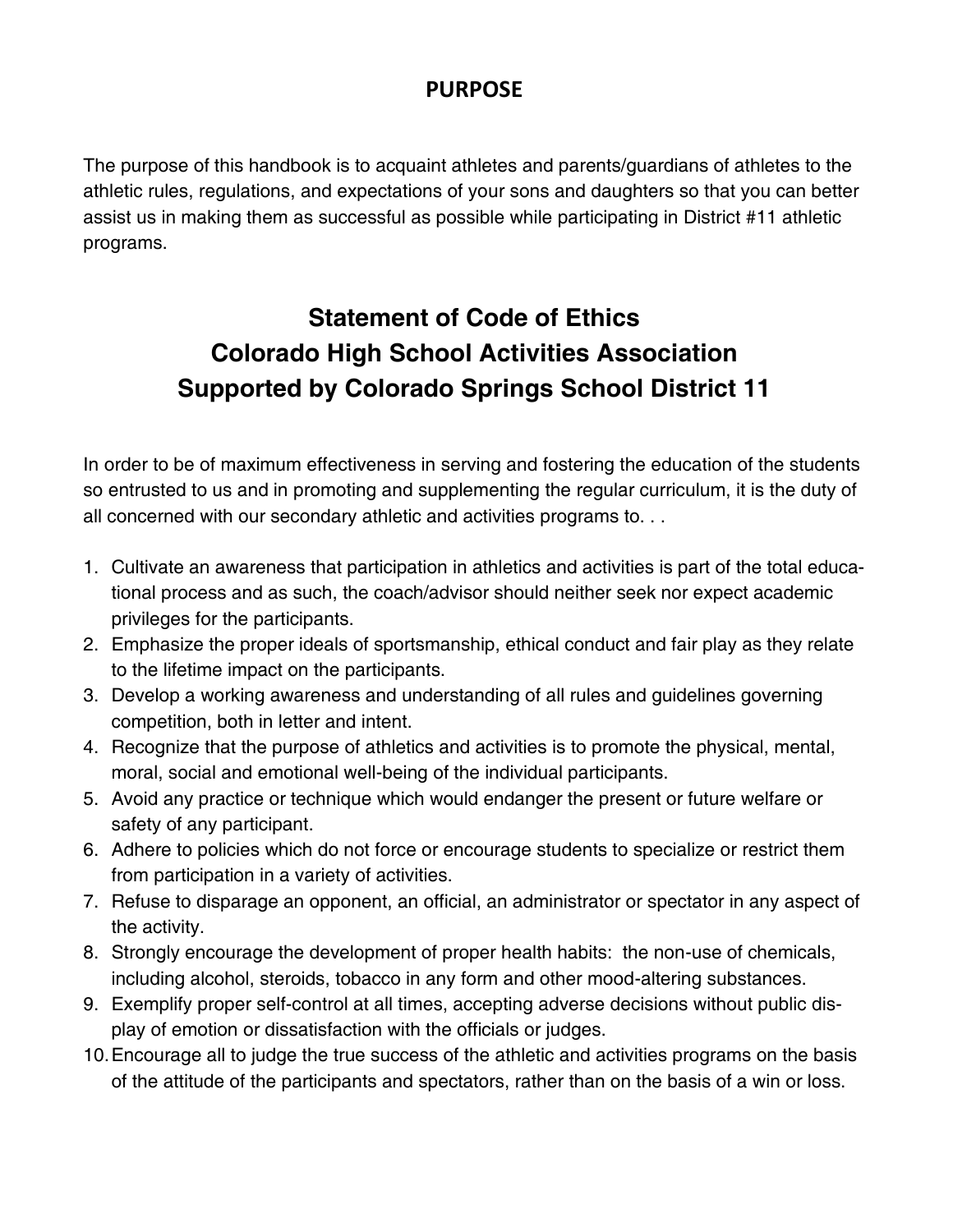# **Table of Contents**

Athletic Philosophy and Values - 1

Sportsmanship - 2

General Athletic Expectations and Procedures - 4

Controlled Substances, Alcohol and Tobacco - 5

Hazing/Bullying/Harassing - 7

Athletic Fees - 8

Eligibility - 9

Transfer Rule - 11

General Lettering Guidelines - 13

Award Restrictions - 15

Communicating Concerns and Complaints - 16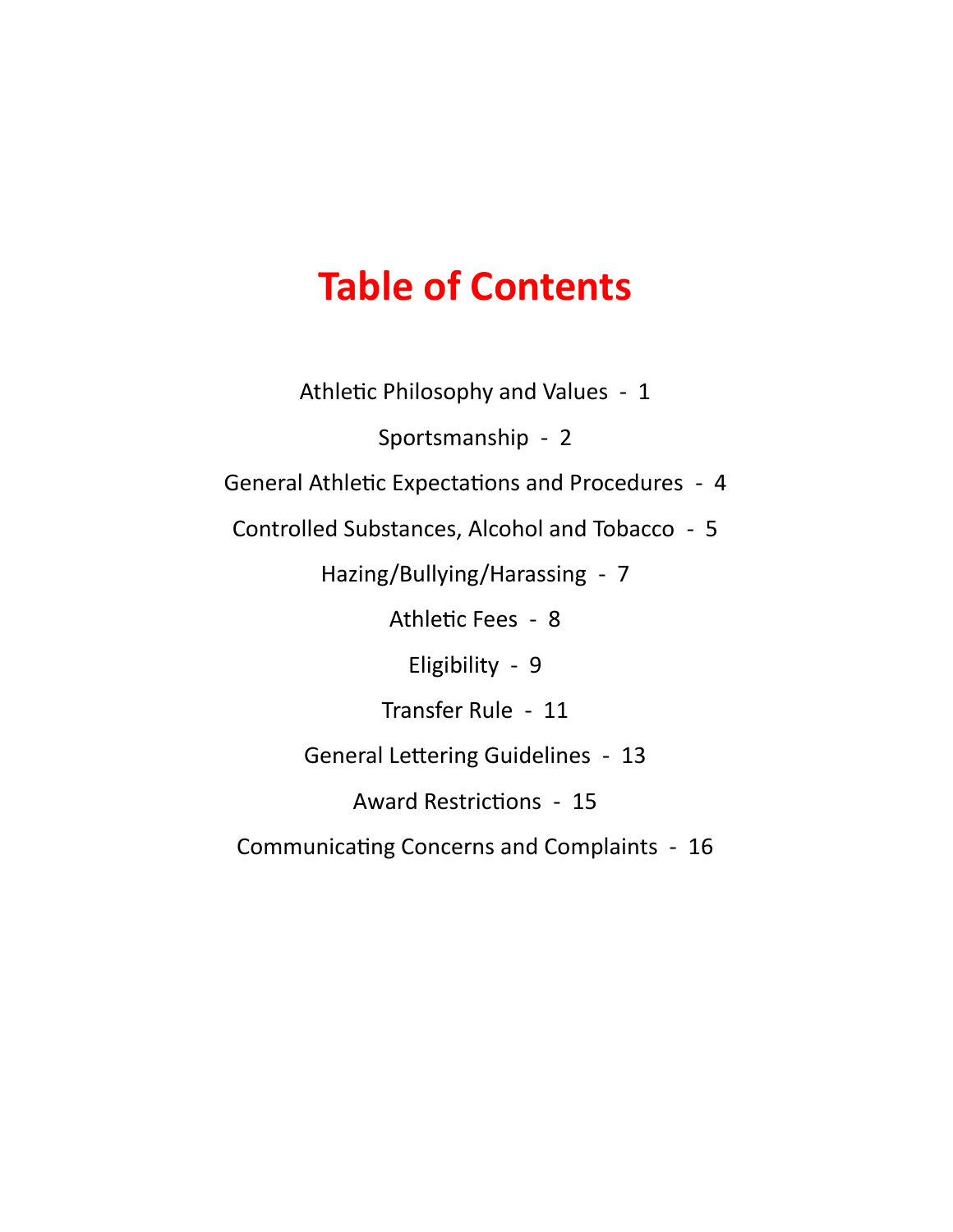# **ATHLETIC PHILOSOPHY AND VALUES**

Colorado Springs School District 11 believes that a safe and dynamic athletic program is an integral part of the total educational process and is vital to the character and educational development of all student athletes. Colorado Springs School District 11 athletic programs provide a variety of experiences that aid in the development of favorable habits and attitudes in students that will prepare them for adult life, including physical development, coordination, a healthy self-concept, pride and good sportsmanship. Good sportsmanship practices have lifelong values. The athlete who acts fairly, who observes laws and customs, who treats others with consideration, and who takes adversity with dignity earns respect. Students in today's schools are tomorrow's community citizens, and as adults will demonstrate many of the attitudes they are now learning.

Colorado Springs School District 11 Interscholastic athletic programs are in compliance with the constitution and bylaws of the Colorado High School Activities Association and affiliated leagues.

Colorado Springs School District 11 does not discriminate on the basis of race, color, national origin, gender, sexual orientation, age, religion, creed, marital status, or disability in admission or access to, or treatment or employment in, its programs and activities.

## Varsity

Varsity-level programs are the most competitive of the athletic programs and, for that reason, include the most skilled and/or well-prepared student athletes. The student athlete earns the privilege to make the team. It is the coach's responsibility to field the most competitive team available; starting position and athlete playing time is at the coach's discretion.

### Sub-Varsity

Sub-varsity programs are focused toward the development of skills necessary for participation on the varsity level. The student athlete earns the privilege to make the sub-varsity team. The coach of any sub-varsity program shall emphasize development of areas needing improvement on an individual and team basis. The coach will be encouraged to play as many participants as possible.

### Middle School

The Middle School Athletic Program shall be an integral part of the total middle school educational program and seek to provide all students with an opportunity to explore a wide variety of activities at appropriate levels that will contribute to the student's physical, emotional, social, and intellectual development. For more information, please reference the D11 Middle School Athletic Handbook.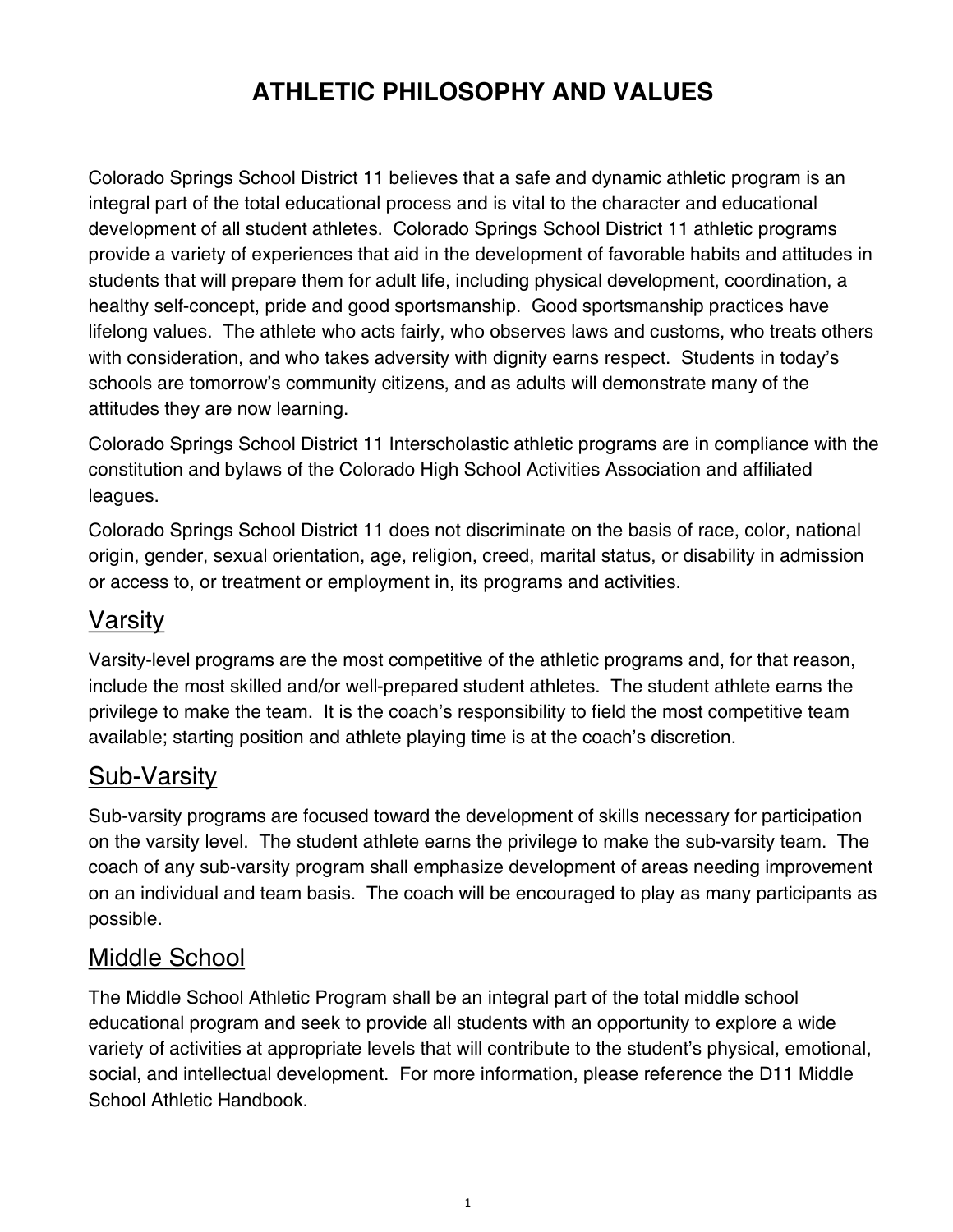### **SPORTSMANSHIP**

As participants in School District 11 athletic program, stakeholders are expected to conduct themselves with the utmost integrity and sportsmanship. This includes, but is not limited to, respectful behavior toward all opposing team members, officials, and other adult support staff. The expectation is that all participants will be courteous, honest, and maintain the integrity of the sport.

### The Coach:

- 1. Treats own players and opponents with respect.
- 2. Inspires in the athletes a love for the game and the desire to compete fairly.
- 3. Is a good role model.
- 4. Disciplines those on the team who display unsportsmanlike behavior.
- 5. Respects the judgment and interpretation of the rules by the officials.
- 6. Knows he/she is a teacher and understands the athletic arena is a classroom and always remembers it is a privilege not a right to represent school and community.

### The Parent/spectators:

- 1. Remember that you are at a contest to support and cheer for your team and to enjoy the skill and competition; not to intimidate or ridicule the other team and its fans.
- 2. Remember that school athletics are learning experiences for students and they may make mistakes. Praise student-athletes in their attempt to improve themselves as students, as athletes and as people as you would praise a student working in the classroom.
- 3. A ticket is a privilege to observe the contest, not a license to verbally assault others and be generally obnoxious.
- 4. Learn the rules of the game, so that you may understand and appreciate why certain situations take place.
- 5. Show respect for the opposing players, coaches, spectators and support groups. Treat them as you would treat a guest in your own home.
- 6. Respect the integrity and judgment of game officials. Understand that they are doing their best to help promote the student-athlete, and admire their willingness to participate in full view of the public.
- 7. Recognize and show appreciation for an outstanding play by either team.
- 8. Refrain from the use of any controlled substances (alcohol, drugs, etc.) before and during games, and afterwards on or near the site of the event (i.e., tailgating).
- 9. Use only those cheers that support and uplift the teams involved.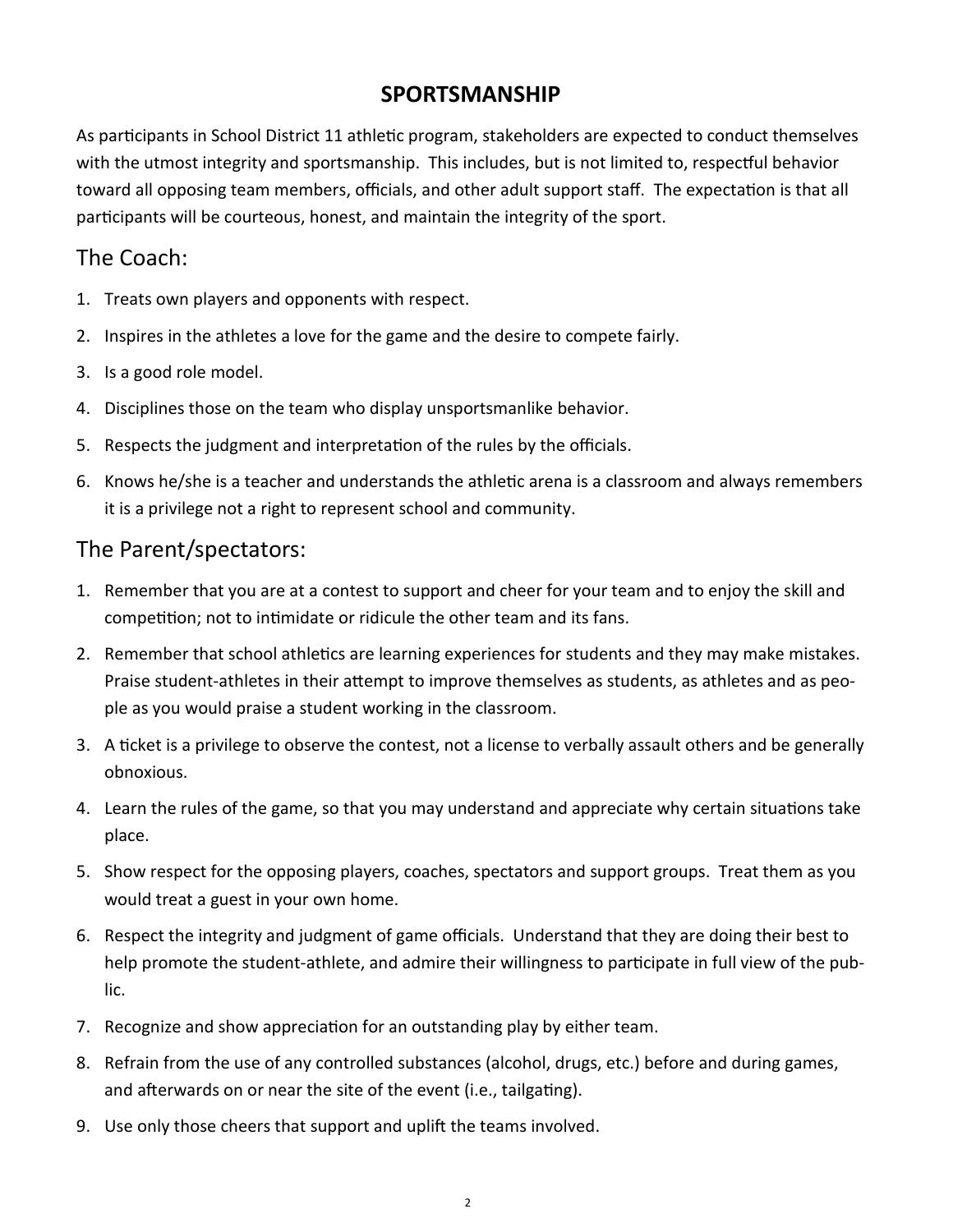- 10. Recognize and compliment the efforts of school and league administrators for their efforts in emphasizing the benefits of educational athletics and the rule of good SPORTING BEHAVIOR to the end.
- 11. Be a positive role model through your own actions and by censuring those around you at events whose behavior is unbecoming.

#### The Player

- 1. Treats opponents with respect.
- 2. Plays hard, but plays within the rules.
- 3. Exercises self-control at all times, setting the example for others to follow.
- 4. Respects officials and accepts their decisions without gesture or argument.
- 5. Wins without boasting, loses without excuses and never quits.
- 6. Always remembers that it is a privilege to represent the school and community.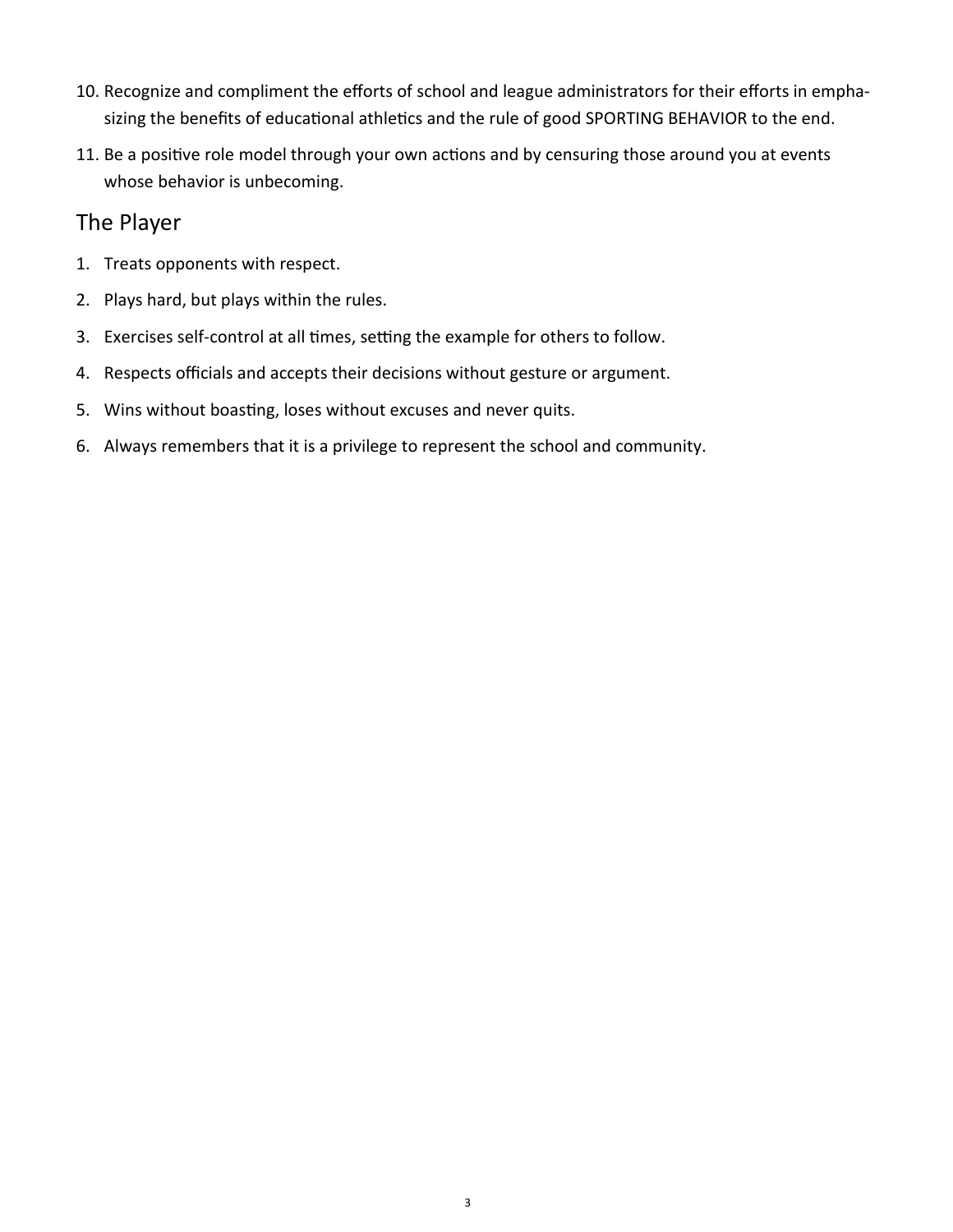### **GENERAL ATHLETIC EXPECTATIONS AND PROCEDURES**

- 1. The safety of athletes is the number one priority. Participants must be aware that other athletes' physical safety is extremely important and avoid any type of aggressive action, which could lead to injury to another participant. Participants are also responsible to avoid any activity which could lead to injury when not being supervised by an assigned faculty member or coach.
- 2. Every student is encouraged to participate in as many different sports during each school year as possible. The students and their parents should determine the choice of sports.
- 3. Students are expected to report for sports at the beginning of each sport season as established by the Colorado High School Activities Association (CHSAA) and School District 11.
- 4. Team members of all sports are required to attend all scheduled practices and meetings during the established sports season. If circumstances arise whereby the student cannot attend a practice or meeting, the validity of the reason will be adjudged by the individual coach. In all cases, however, the coach must be notified, prior to the practice or meeting missed, by personal contact, phone call, or written statement from the parent or guardian.
- 5. The players who play in the games, matches, meets will be the ones who, in the coaches' judgment, will contribute to the team's success. In determining this, the coach will take into consideration:
	- Athletic eligibility.
	- $\Diamond$  Athletic ability/skill set.
	- $\Diamond$  Practice and meeting attendance during the week.
	- $\Diamond$  Performance during practice sessions.
	- $\Diamond$  An injury that would affect performance.
	- $\Diamond$  The athletes' attitude, coachability and "fit" with other team members.
- 6. Athletes can and will be dismissed from the program for behavior that is detrimental to the team.
- 7. In the event your son or daughter has an injury that takes an extended time to heal, they will still be expected to attend practices, meetings, and games even though they cannot actively participate.
- 8. If an athlete is eliminated from one sport, he/she is eligible to participate in another sport during that season at the discretion of the coaches. An athlete faced with this situation would be encouraged to go out for another sport unless eliminated because of disciplinary reasons or eligibility infractions.
- 9. Any student may drop out of a sport if it is done in the proper way.
	- $\Diamond$  The student must make the reasons known to the coach.
	- $\Diamond$  The athlete must return all equipment and clear all financial responsibility with the school.
	- $\Diamond$  If equipment/uniform is lost, not turned in, or damaged the athlete will be charged for the replacement of the equipment.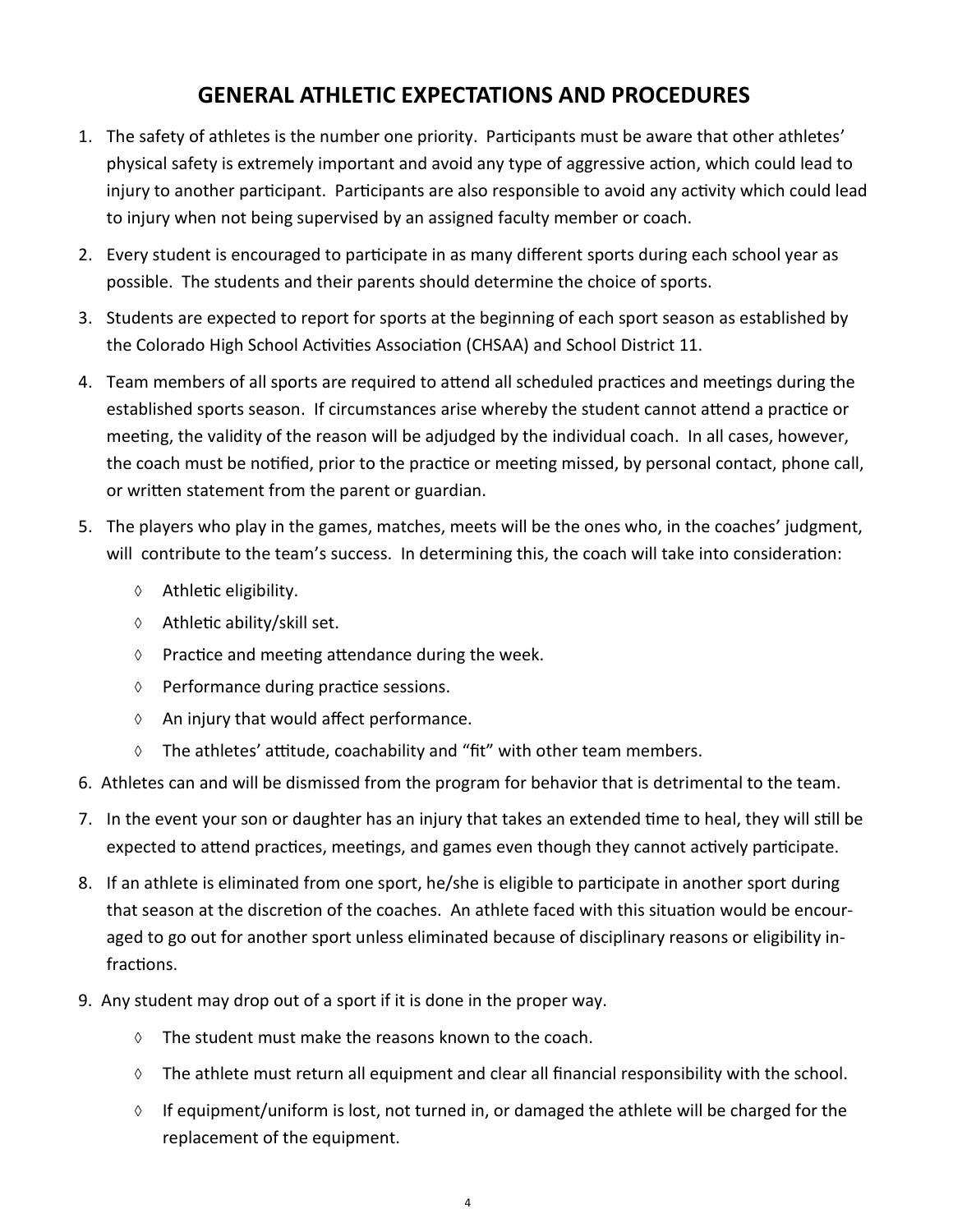### **CONTROLLED SUBSTANCES, ALCOHOL and TOBACCO**

A student athlete's unlawful or otherwise improper use or possession of controlled substances, alcohol and/or tobacco reflects poorly on the student's school and team and sets a bad example for other students, regardless of when the use or possession occurs. In addition, a student athlete's use of controlled substances, alcohol and/or tobacco may adversely affect the student athlete's health, fitness and athletic performance and may result in injury, regardless of when the use occurs. Accordingly, students participating in any School District 11 interscholastic athletic program shall not, regardless of the quantity involved: (1) use or possess any beverage containing alcohol, (2) use or possess tobacco or tobacco products; (3) use or possess marijuana or marijuana paraphernalia; (4) use or possess any drug or drug paraphernalia; or (5) use or possess any controlled substance, including steroids, in any manner that is contrary to law or School District 11 policies and regulations.

The forgoing rules shall be in effect for School District 11 interscholastic athletes on a year-round basis, including weekends, summers, vacations and holidays, whether the student athlete is on or off School District 11 property and whether or not the student athlete is at the time participating in any schoolsponsored activity or event.

The following consequences for violation of the rules concerning controlled substances, alcohol and tobacco are applicable to all School District 11 students in interscholastic athletics throughout the time they are enrolled in grades 9 through 12.

### Consequence for First Violation

Suspension from 30% of interscholastic competitions beginning in the season when the first violation occurs (including regular season and post season/playoff competitions) and continuing into any subsequent season of the same or a different sport if the full suspension cannot be served during the season when the first violation occurs. During all periods of their suspension, student athletes must participate in practices and otherwise remain in good standing with each team from which they are suspended in order to be eligible to return after their suspension.

### Consequence for Second Violation

Suspension from 50% of interscholastic competitions beginning in the season when the second violation occurs (including regular season and post season/playoff competitions) and continuing into any subsequent season of the same or a different sport if the full suspension cannot be served during the season when the second violation occurs. During all periods of their suspension, student athletes must participate in practices and otherwise remain in good standing with each team from which they are suspended in order to be eligible to return after their suspension.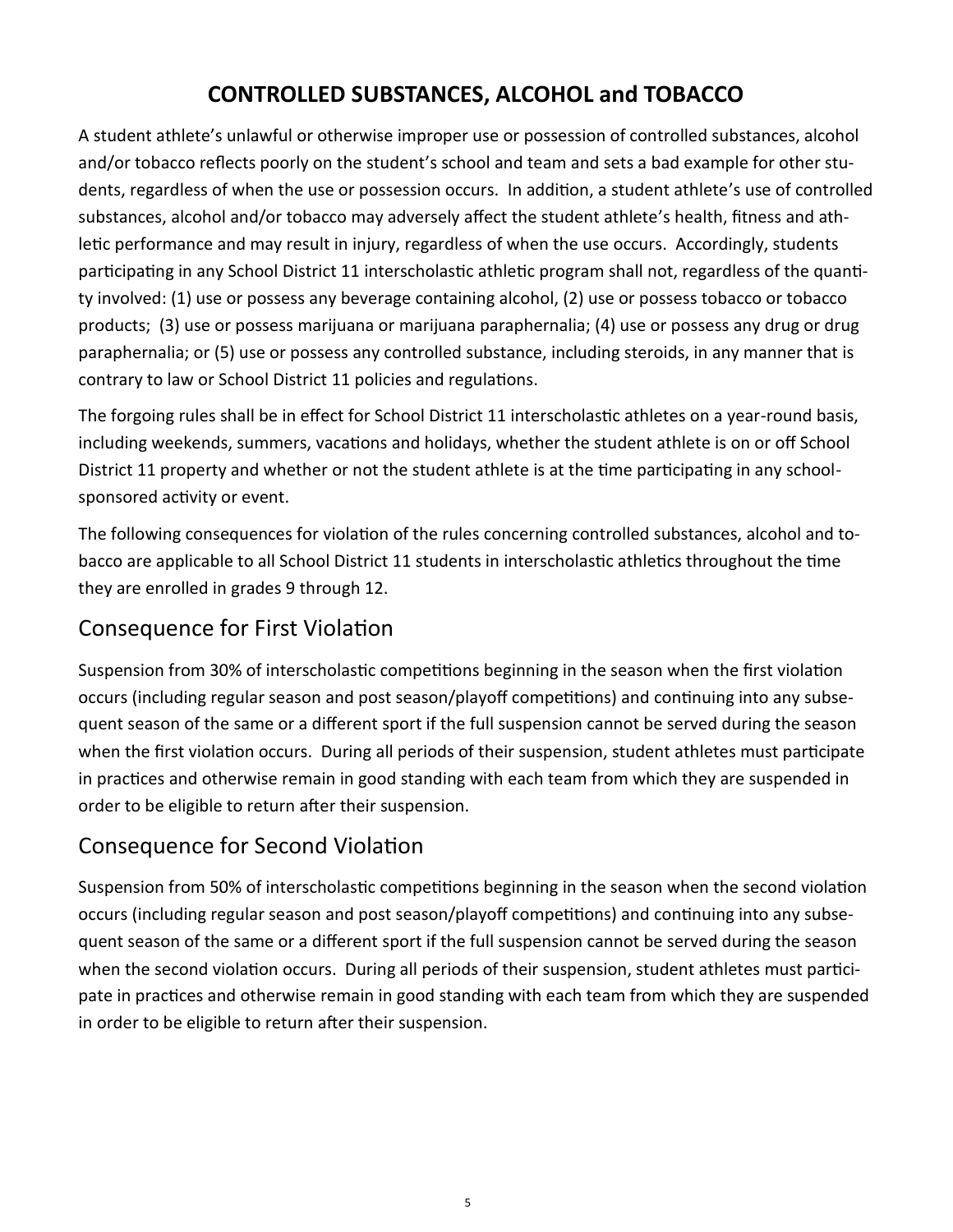## Consequence for Third Violation

Student athlete will lose the right to participate in all interscholastic athletics for the remainder of his/her high school career.

For clarification, listed below are the number of interscholastic competitions from which student athletes will be suspended for a first violation (30% of competitions) and a second violation (50% of competitions).

| Sport                           | 30% | 50%        |   |             |
|---------------------------------|-----|------------|---|-------------|
| <b>Boys/Girls Cross Country</b> | 3   | 6          |   |             |
| Football                        | 3   | 5          |   |             |
| Boys/Girls Golf                 | 3   | 6          |   |             |
| Boys/Girls Soccer               | 5   | 8          |   |             |
| Softball                        | 6   | 10         |   |             |
| Boys/Girls Tennis               | 4   | 6          |   |             |
| Volleyball                      | 6   | 10         |   |             |
| Boys/Girls Basketball           | 6   | 10         |   |             |
| Boys/Girls Swim                 | 3   | 6          |   |             |
| Wrestling (in match points)     | 9   | 15         |   |             |
| Baseball                        | 6   | 10         |   |             |
| Boys/Girls Lacrosse             | 5   | 8          |   |             |
| Boys/Girls Track & Field        | 3   | 6          |   |             |
| Hockey                          | 5   | 7          |   |             |
| Spirit/Poms/Dance               | 3   | $5$ (Fall) | 6 | 10 (Winter) |

If the suspension carries over into a subsequent season of the same or a different sport, the student athlete must successfully complete that subsequent season in order to be considered as having served the full term of his/her suspension.

The foregoing rules concerning controlled substances, alcohol and tobacco, including the consequences for violation of those rules, are hereby incorporated into the coach's team rules for every sport at every school within the School District 11 interscholastic athletic program, and are uniformly applicable to all team members.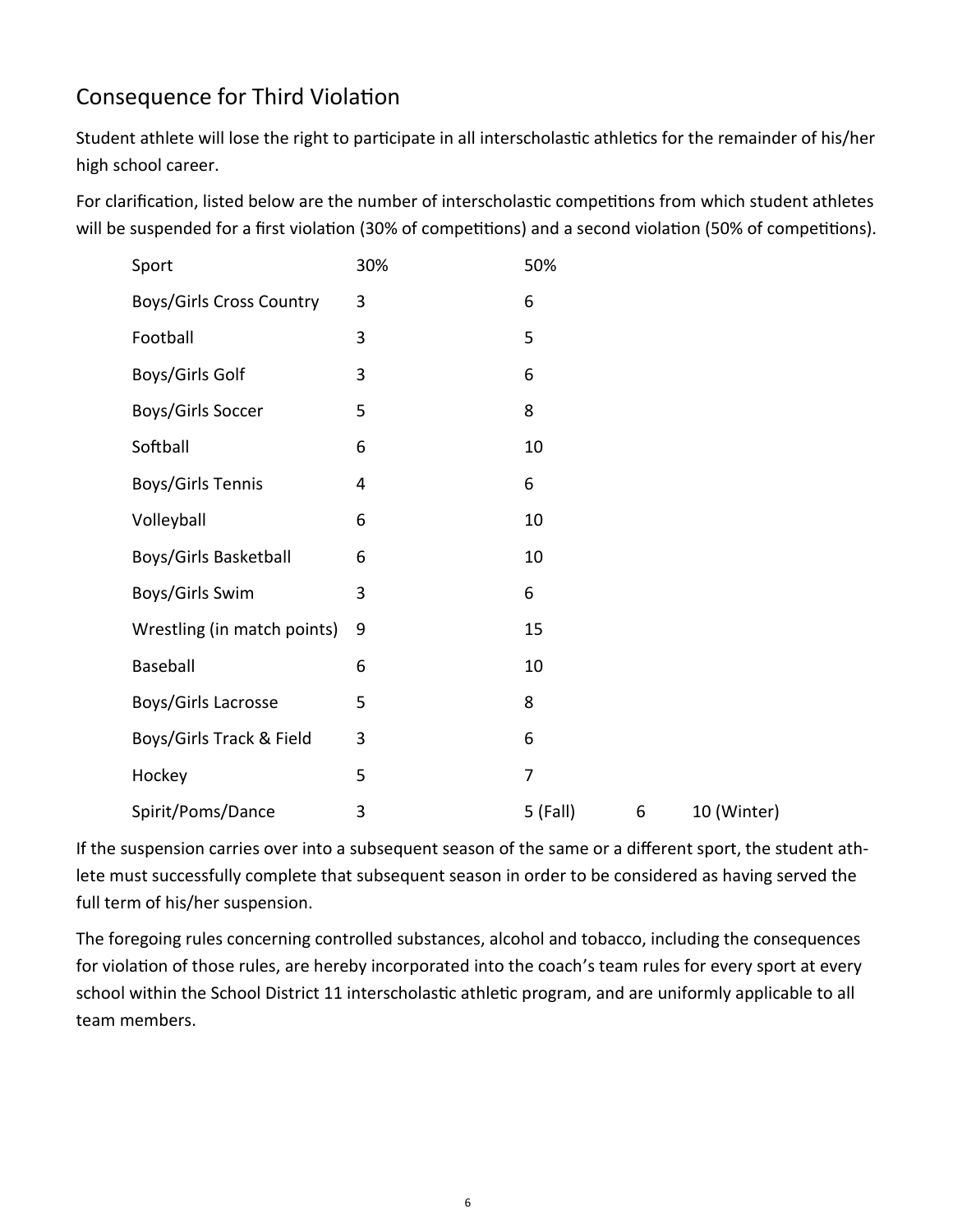### **HAZING/BULLYING/HARASSING**

Hazing/Bullying/Harassing by School District 11 student athletes is strictly prohibited, Hazing/Bullying/ Harrassing occurs when an act is committed against a student or a student is coerced into committing an act that creates a substantial risk of harm to the student or to any third party in order for the student to be initiated into or affiliated with any school group, club, athletics team, grade level, activity, or organization. Hazing/Bullying/Harassing includes but is not limited to:

- Any activity involving an unreasonable risk of physical harm, including paddling, beating, whipping, branding, electric shock, sleep deprivation, exposure to weather, placement of harmful substances on the body and participation in physically dangerous activities.
- $\Diamond$  Any activity involving consumption of alcohol, drugs, tobacco products, or any other food, liquid, or other substance that subjects the student to an unreasonable risk of physical harm.
- $\Diamond$  Any activity involving actions of a sexual nature or the simulation of actions of a sexual nature.
- $\Diamond$  Any activity that subjects a student to an extreme and unreasonable level of embarrassment, shame, or humiliation or which creates a hostile, abusive, or intimidating environment for the student to include social media.
- Any activity involving any violation of federal, state, or local law, or any violation of School District 11 policies or regulations.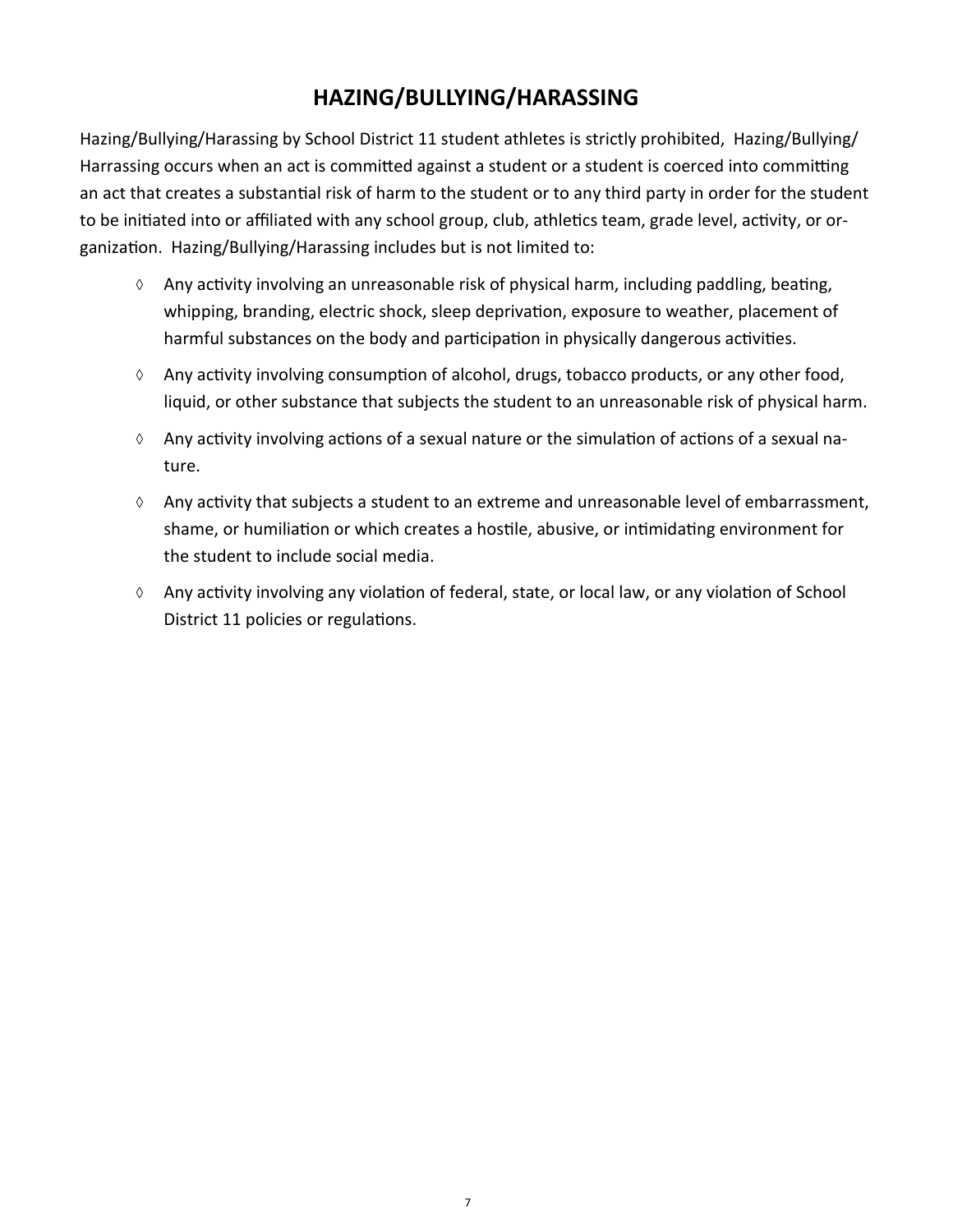### **ATHLETIC FEES**

An athletic fee in accordance with the Board of Education will be charged for athletes in grades 6—12. The athletic fee, participation form, and sports physical, will be collected prior to participating in any practices or games.

Students who qualify under the Federal Free or Reduced-Price Meal Program must provide a copy of the approved letter to pay the discounted fee.

Athletic fees for athletes who are not enrolled in a School District 11 schools shall be 150% of the amounts otherwise specified. Non-district and home school students must register and pay their fee at the District 11 Athletic Office.

Middle School athletic fees:

 Full Fee: \$50.00; Reduced Lunch: \$33.00**\***; Free Lunch: \$17.00**\*** Students not enrolled in D11 schools or Non District Fee: \$75.00

High School athletic fees:

- Hockey and Boys Lacrosse: Full Fee: \$200.00; Reduced Lunch: \$134.00**\***; Free Lunch: \$66.00**\*** Non District Fee: \$300.00
- Golf Boys and Girls: Full Fee: \$100.00; Reduced Lunch: \$67.00**\*** Free Lunch: \$33.00**\*** Non District Fee: \$150.00
- All other sports: Full Fee: \$82.00; Reduced Lunch: \$55.00**\***; Free Lunch: \$27.00**\*** Non District Fee: \$123.00

**\***Full fees will be collected until proof of free or reduced lunch is submitted. The parent/guardian is responsible to provide proof of the student's qualification for "Free" or "Reduced" lunch program. A copy of the current school years National School Lunch Program approval letter from D11 Food Service must be brought to the business office at the same time you register for the sport your athlete will be participating in. A letter must be submitted each school year and the business office does not have access to this confidential information. Call 520-2924 if you need a copy of your letter.

### Refunding Fees

It will be the responsibility of the athlete to initiate the refund with the business office within ten (10) days after separation of team. The business office will have a refund form that will require the coach to sign off, to ensure that all equipment has been returned, and a copy of the check cleared from the bank before we start the refund process. Transfer of fees from one season to another is not permitted.

- $\Diamond$  Full refund If cut by the coach or athlete voluntarily drops before first scheduled contest.
- $\Diamond$  Half refund—If injured prior to the mid-point of the competitive season and remains with the squad without participating.
- $\Diamond$  No refund– If cut as a result of disciplinary action or if athlete quits voluntarily after the first scheduled contest.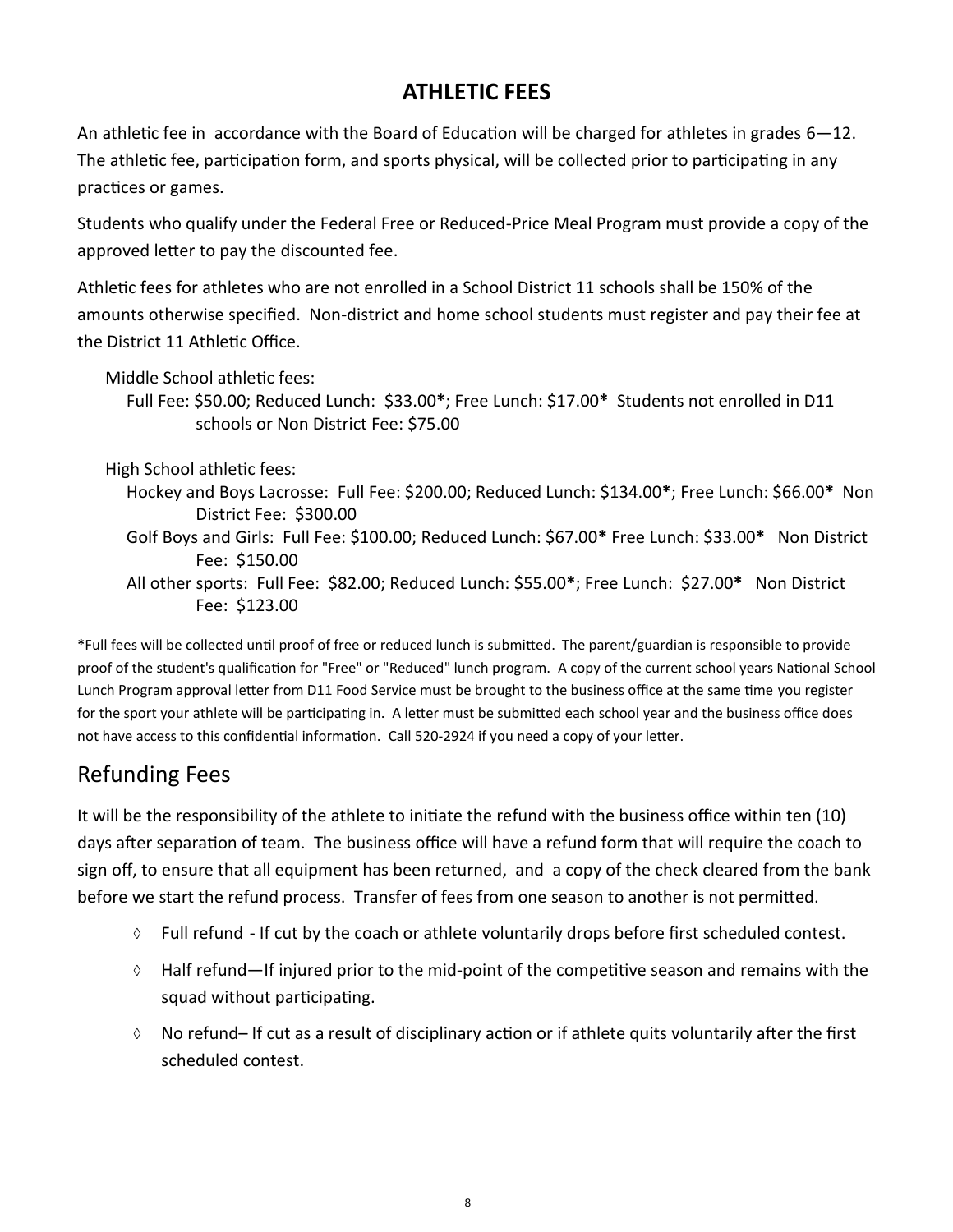### **ELIGIBILITY**

High school (grades 9-12) interscholastic athletic eligibility is set by the Colorado High School Activities Association (CHSAA) and is as follows:

- Plan A: During the period of participation, the student must be enrolled in courses which offer, in aggregate, a minimum of 5.0 full units of credit per semester and must not be failing more than the equivalent of one full unit of credit. Eligibility shall be determined by regular eligibility check as specified at each school.
	- $\Diamond$  No athlete may participate in any athletic event if he/she has not attended a minimum of 50% of a normal class schedule on the day of the event. Exceptions to this rule must be approved by a building administrator.
	- $\Diamond$  Any athlete that wants to practice/play with any outside team of the same sport during the same season must fill out a CHSAA permission form in the high school athletic director's office.
	- $\Diamond$  All incoming 9th grade athletes are automatically eligible for first semester athletics regardless of their grades from the 8th grade.
	- $\Diamond$  A student is ineligible to enter interscholastic athletic competition if he/she reaches their 19th birthday prior to August 1.
	- $\Diamond$  Under no condition may approval be granted for participation in more than four (4) seasons in a specific activity or if the student requires an exception to the consecutive or total semester rule.
	- $\Diamond$  Any student who has attended more than eight semesters (in grades 9-12) is ineligible for high school athletics.
	- $\Diamond$  A school may choose to have higher standards, but must, at a minimum, maintain the above policy.

A student may lose his/her eligibility for an extended period of time. The request for such action can be initiated by a coach or building athletic director. The student and parent shall be notified of the actions taken by a coach or administrator.

Grounds for suspension from participation shall be:

- $\Diamond$  Violation of school, team, and/or district training and participation responsibilities.
- Willful disobedience and/or defiance of proper authority (coaches, referees, or other school personnel).
- Destruction, defacement, or damage to school property.
- $\Diamond$  Behavior that is disruptive to the welfare, safety or morals of other students or the community at large.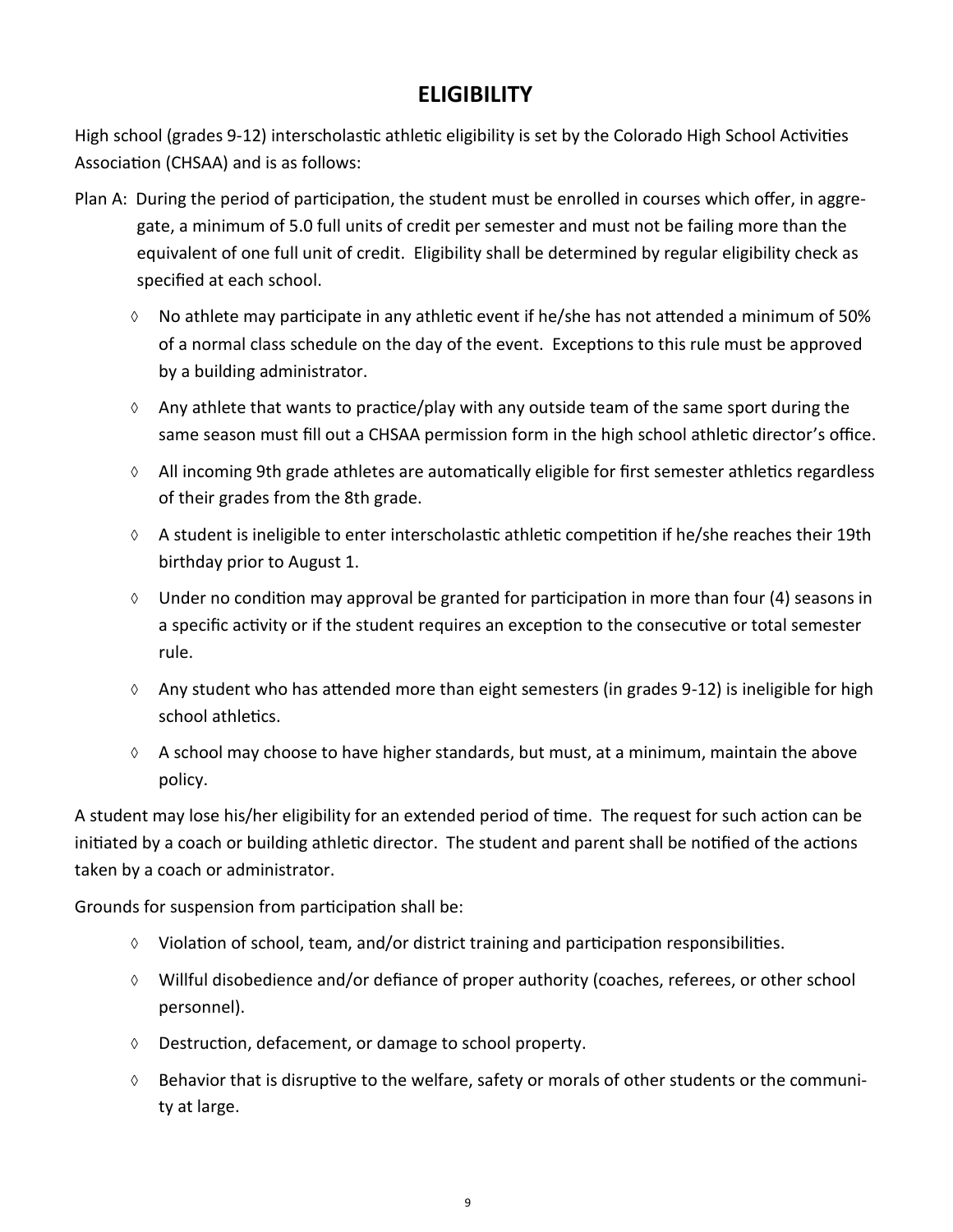No student shall represent his/her school in interscholastic athletics until there is 1) a statement of Student Eligibility on file with the superintendent or principal signed by his/her parent or legal guardian and 2) a signed physical form certifying that he/she has passed an adequate physical examination within the past year, noting that in the opinion of the examining physician, physician's assistant, nurse practitioner or a certified/registered chiropractor, that the student is physically fit to participate in high school athletics; that the student has the consent of his/her parents or legal guardian to participate; and 3) the parent and participant have read, understand and agree to the CHSAA guidelines and the District 11 Handbook for eligibility.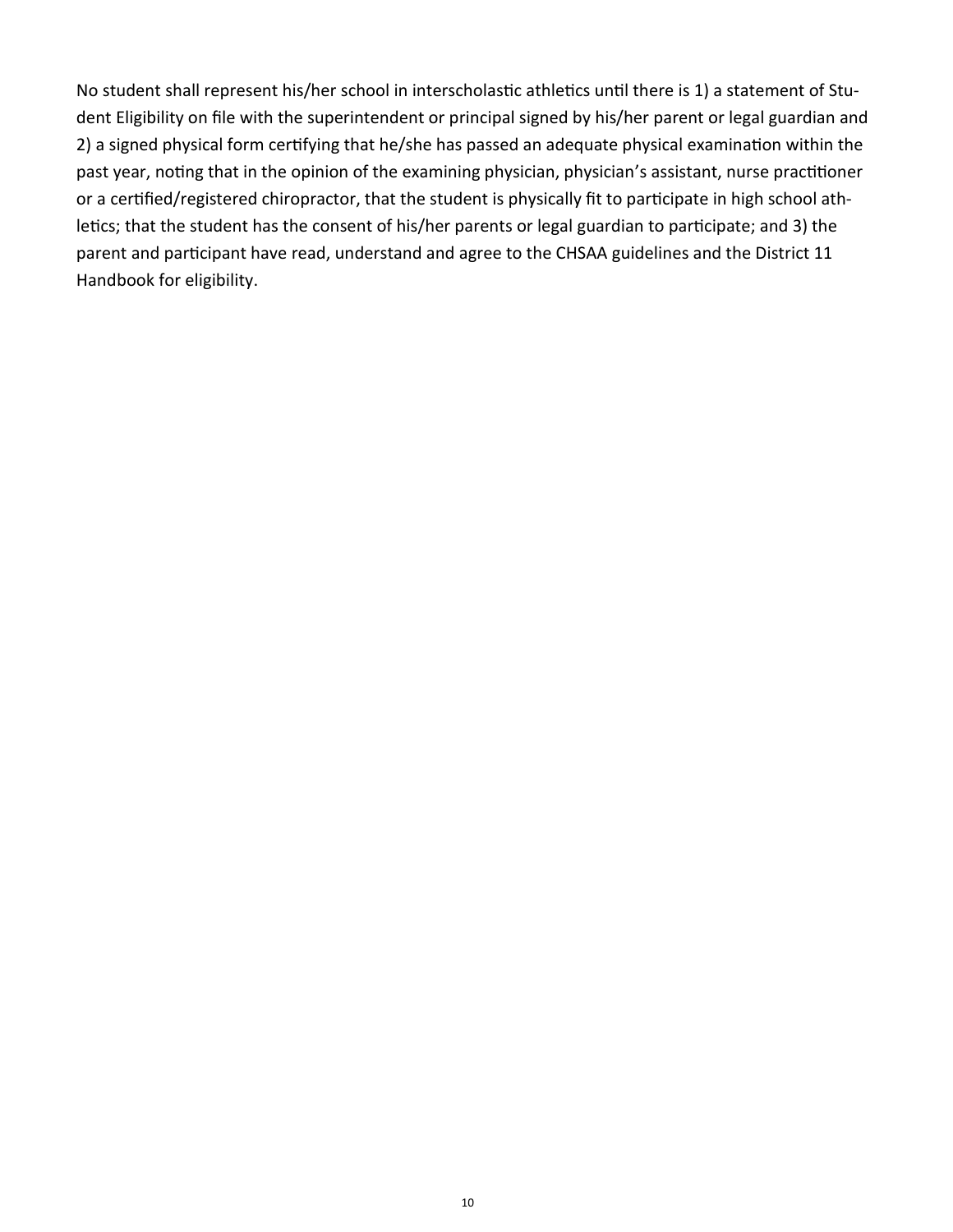### **TRANSFER RULE**

"The CHSAA supports school choice in academic pursuits and encourages its student participants to enhance their academic achievement. In concert with this attitude, the Association's philosophy addresses the establishment of a fair playing field for all students athletes." The following rules apply to all School District 11 athletes.

 $\Diamond$  A student who transfers due to a bona fide move will always have full transfer eligibility.

*If your family makes a bona fide family move into a new attendance area during your high school career, then you would have full varsity eligibility at the high school that is within the attendance area of your new address.*

- $\lozenge$  An eighth graders first entry into a high school will result in full varsity eligibility.
- $\Diamond$  A student who has not participated in an interscholastic contest or scrimmage in a specific sport during the 12 calendar months preceding the date of transfer shall have full varsity eligibility at the receiving school in that specific sport at all levels of competition.

*I am a freshman, sophomore or junior and did not play any sports this past year. I decide to "school choice" outside of my home school area for next year. What loss of athletic eligibility will be the result of this action? None*

 $\Diamond$  A student who transfers during the summer without a bona fide family move will be ineligible for varsity competition in the first 50% of the maximum regular season contests allowed in any sport in which the student was a participant during the previous 12 months. The student may practice with the team and play at the sub-varsity level during this time.

*I am a freshman, sophomore, or junior and I have decided to transfer to another school over the summer. I played volleyball, basketball, and soccer for my current school. What loss of athletic eligibility will be the result of this action when I transfer to the new school?*

You will be ineligible for varsity competition in the first 50% of the maximum regular season contests allowed in volleyball, basketball, and soccer. You may practice with the team and play at the sub-varsity level during that time.

 $\Diamond$  Any student who transfers school after the beginning of the school year and has participated at the varsity level does not have varsity eligibility at the receiving school (except in a bona fide family move).

*I participated in cross country, swimming, and track at my old school. My parents decided to move to a new house in the middle of the school year and I will be attending the new school in my home school area. What athletic penalty will be the result of this action:*

None. You will have full varsity eligibility because of the bona fide move.

*I play football at school A. I played in an interscholastic contest (game) and then decided*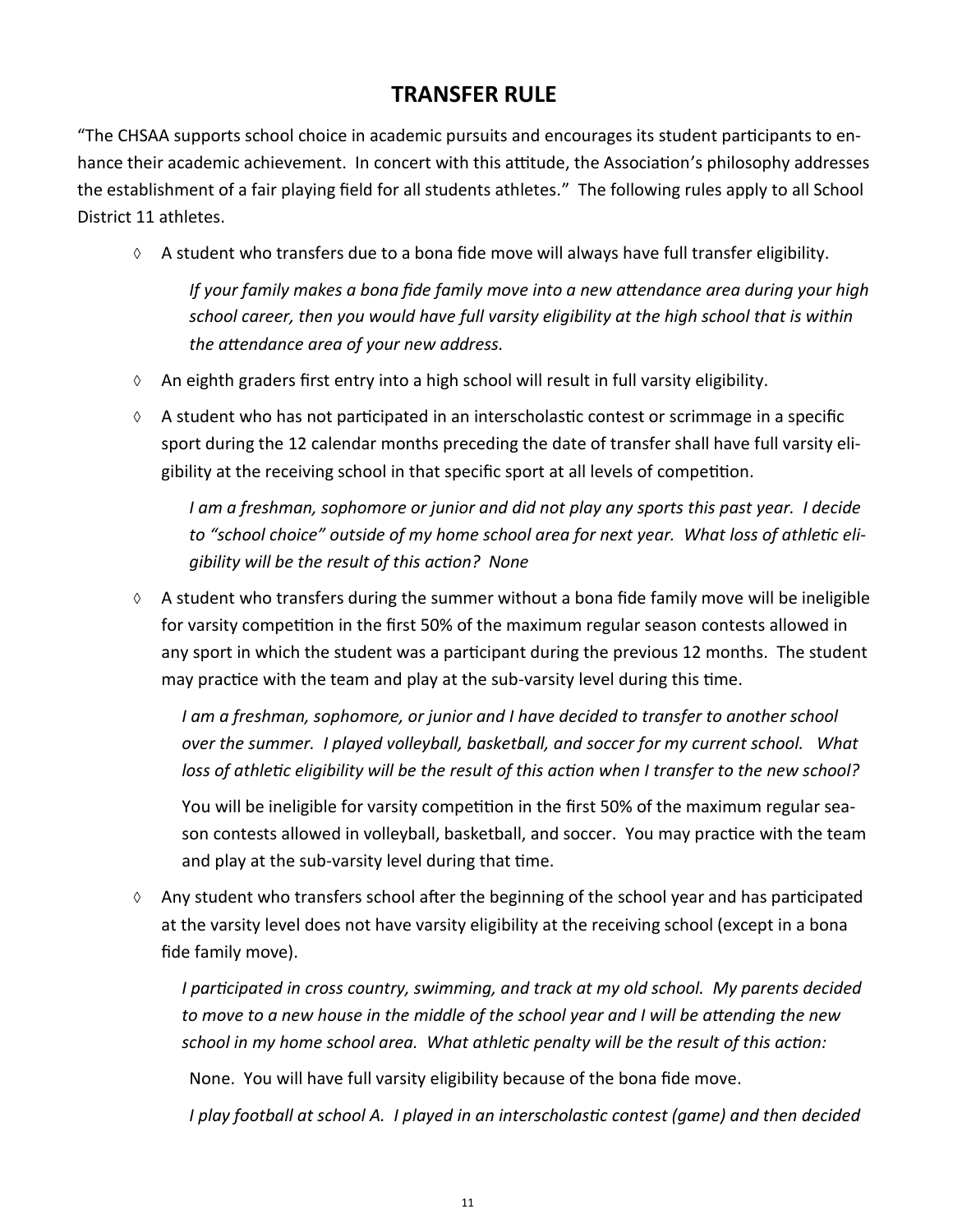*that I would rather go to school B. What athletic penalty will be the result of this action?*

You will be ineligible for varsity competition in football for the remainder of that sports season. You can practice and play at the sub-varsity level. Additionally, you will be ineligible to play at the varsity level in any other sport that you played 12 months prior to the transfer.

*I am a volleyball, basketball, and track athlete at school A. After the volleyball season was completed and in the middle of basketball season, I decide to transfer to a school without a bona fide family move. What loss of athletic eligibility will be the result of this action?*

You will not be able to participate at the varsity level in either basketball or track. The next year, you will not be allowed to participate at the varsity level for the first 50% of the season in either volleyball or basketball. However, you will be able to participate at the varsity level in track that year.

 $\Diamond$  If a student attends a school that does not offer a program in which the student wishes to participate, the student may participate in a program at another school in School District 11; however this student must participate at the same school during all their high school participation in that sport, or they will lose 50% of varsity competition. This rule applies to charter, private, out-of-district, or home-schooled students.

To review the CHSAA Transfer Rule in its entirety, see www.chsaa.org or contact our building athletic director. Current CHSAA By-Laws will always take precedence.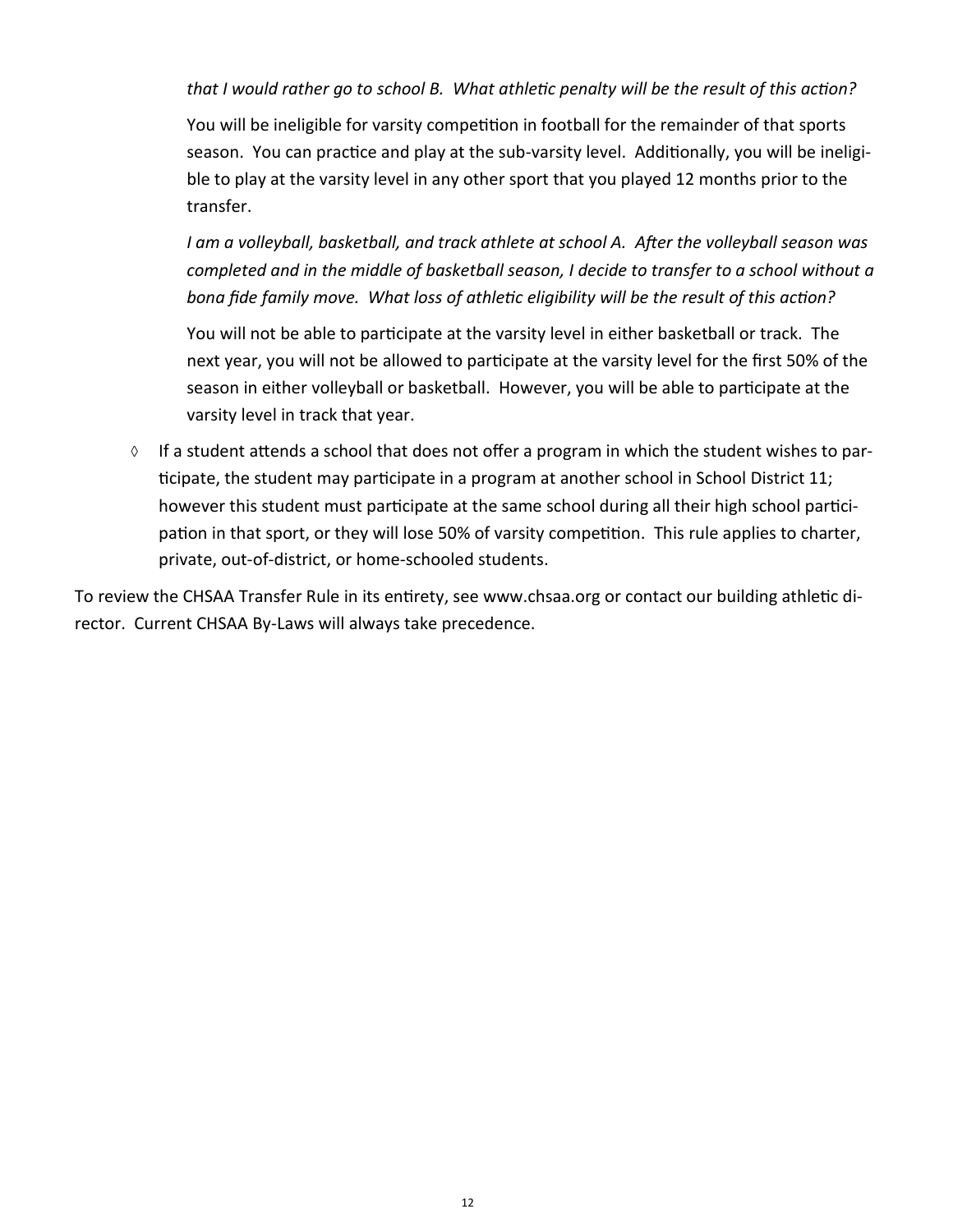### **GENERAL LETTERING GUIDELINES**

- $\Diamond$  Award winners must have conformed to the eligibility rules of CHSAA and School District #11.
- $\Diamond$  Award winners must attend practices and contests to the satisfaction of the coach.
- $\Diamond$  Award winners must maintain academic eligibility to the satisfaction of the coach.
- $\Diamond$  Award winners must have returned all loaned equipment and have no outstanding obligations for fees or lost equipment.
- $\Diamond$  An injured athlete who is not able to participate may receive an award by a recommendation from the coach or athletic director.
- $\Diamond$  Specific award requirements for a letter are:

Baseball - Play in half of all the total varsity innings. Pitchers must pitch in 18 varsity innings.

Basketball - Play in half of the total varsity quarters.

Cross-Country - Run in half of the total varsity meets.

Football - Play in half of the total varsity quarters.

Golf - Play in half of the total varsity matches.

Gymnastics - Compete in half of the total varsity meets.

Hockey - Play in half of the total varsity periods.

Lacrosse - Play in half of the total varsity periods.

Soccer - Play in half of the total varsity halves.

Softball - Play in half of the total varsity innings.

Spirit - Minimum requirements: compete at the JV level in one season, earn numerals and at the end of three seasons, receives a letter. Compete at the varsity level for one season, earn letter. Individual high schools may have additional requirements.

Swim - Compete in half of the total varsity meets. Swimmers must score 15 points; divers must score 9 points.

Tennis - Play in half of the total varsity matches.

Track & Field - Compete in half of the total varsity meets and must score 15 points.

Volleyball - Participate in half of the total varsity games.

Wrestling - Compete in half of the total varsity matches and must score 9 points.

- $\lozenge$  Athletes may earn a letter after successfully completing four(4) sport seasons in one sport.  $*$
- $\Diamond$  Athletes may earn a letter without an emblem after successfully completing six (6) sport seasons in various sports. \*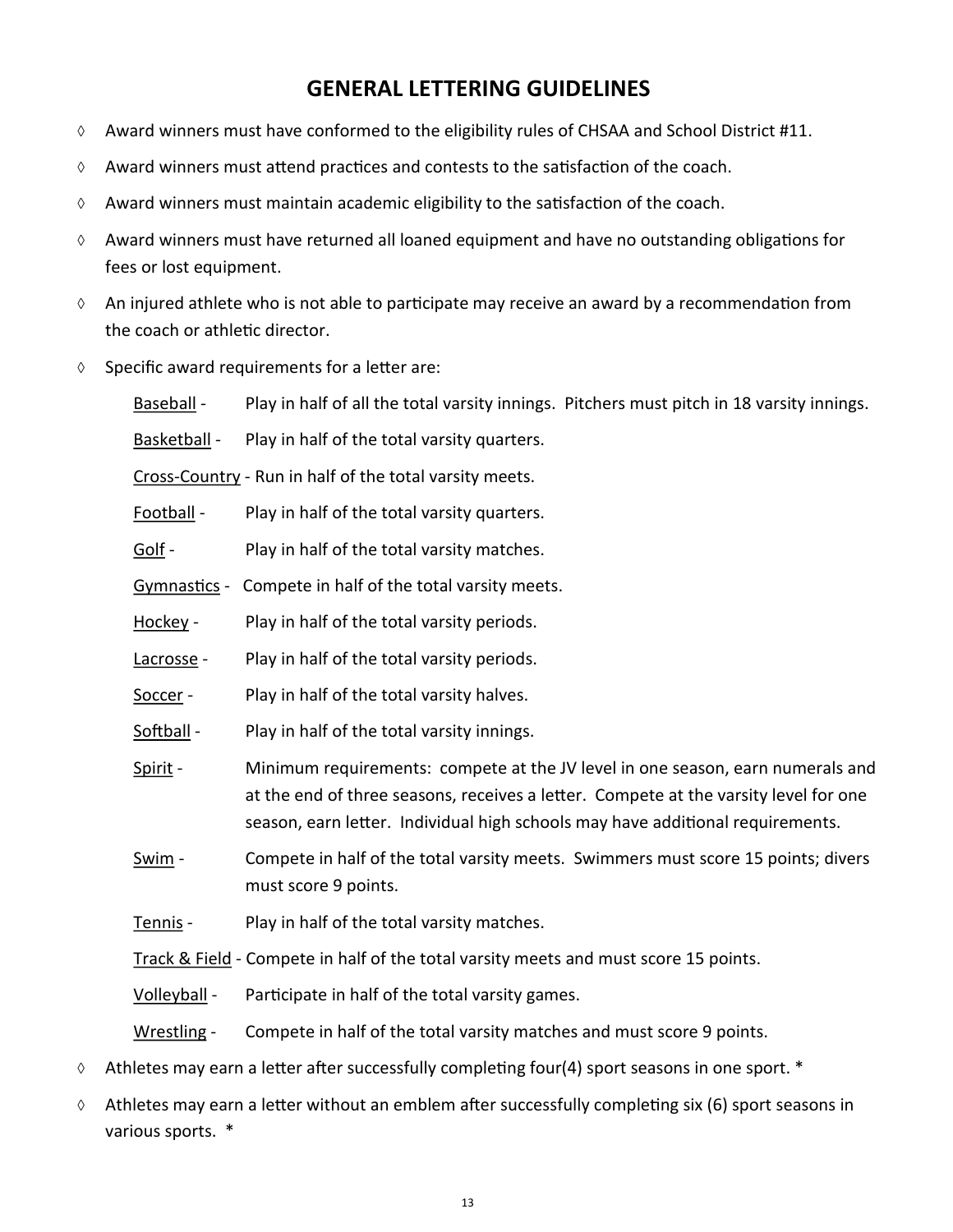- $\Diamond$  Any athlete who quits or is dropped from the squad automatically forfeits any possibility of earning an award.
- An award will not be awarded if the Athletic Director feels the athlete has not justifiably earned an award even though the athlete has met the specific requirements
- $\Diamond$  The Athletic Director must approve all awards.
- $\Diamond$  A manager may earn a letter on the second and each succeeding year that he/she serves as a manager. In an outstanding case, a letter may be awarded for the first year.
- $\lozenge$  All team members of any team that wins a state championship shall be awarded a letter.

\*Students transferring from other schools may count sport seasons completed in the school they transferred from if approved by the athletic director.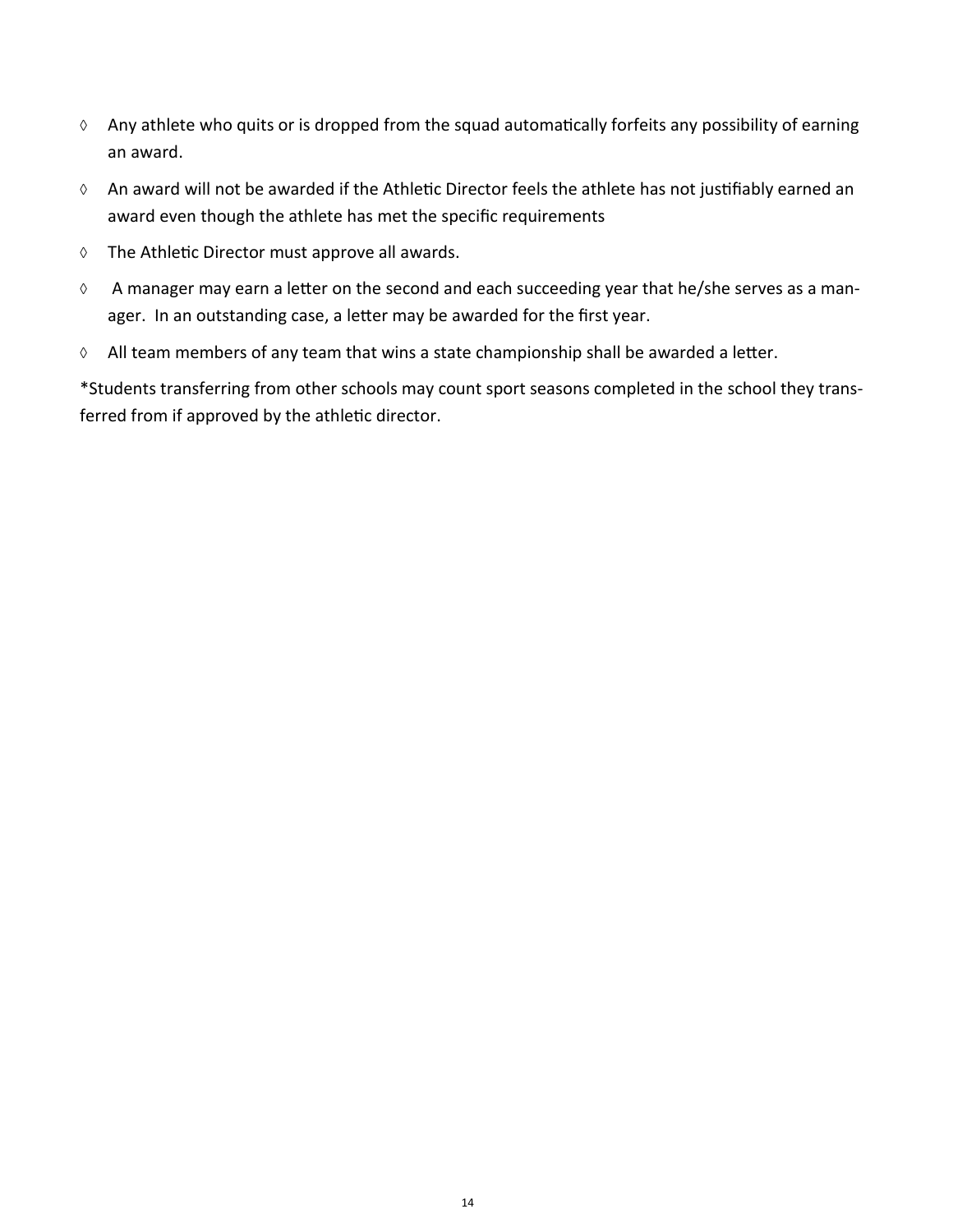### **AWARD RESTRICTIONS**

Only award winners will be permitted to buy official award jackets. The official description of letter jackets for each high school is listed below.

- $\lozenge$  Coronado: For female athletes, the jacket has a scarlet body with scarlet sleeves, gold/scarlet trim and scarlet sailor collar with white/gold/white braid. For male athletes, the jacket has a scarlet body with gold sleeves (vinyl or leather) and gold/scarlet trim.
- $\Diamond$  Doherty: Unisex jacket consisting of a navy blue body with green sleeves. The sleeve has a band of navy/white/green striped cuff.
- Mitchell: Navy blue body with navy blue leather sleeves. The cuffs (wristband and collar) are navy blue stripes with white border on orange.
- $\Diamond$  Palmer: Brown body with brown leather sleeves for boys and brown body and brown sleeves (same as body) for girls. Both jackets have brown and white striped knit collar and wristband.

Only official apparel such as letters, emblems, and patches that have been earned shall be worn on the award jacket.

### **AWARDS**

- $\Diamond$  Numerals may be awarded to athletes who meet the requirements.
- $\lozenge$  Letters will be awarded to athletes who meet the requirements.
- $\Diamond$  Varsity captains shall be awarded a star emblem to be placed on their letter.
- $\Diamond$  Service bars will be awarded each time an athlete letters in a specific sport. The bars are to be displayed on the letter.
- $\Diamond$  Patches may be purchased by letter winners of league, district, regional and state championships.
- The letter shall be worn or placed on the jacket on the left side where a breast pocket would be located. The numerals shall be placed on the right side over the pocket.
- $\Diamond$  An award may be purchased to replace a worn or lost award.